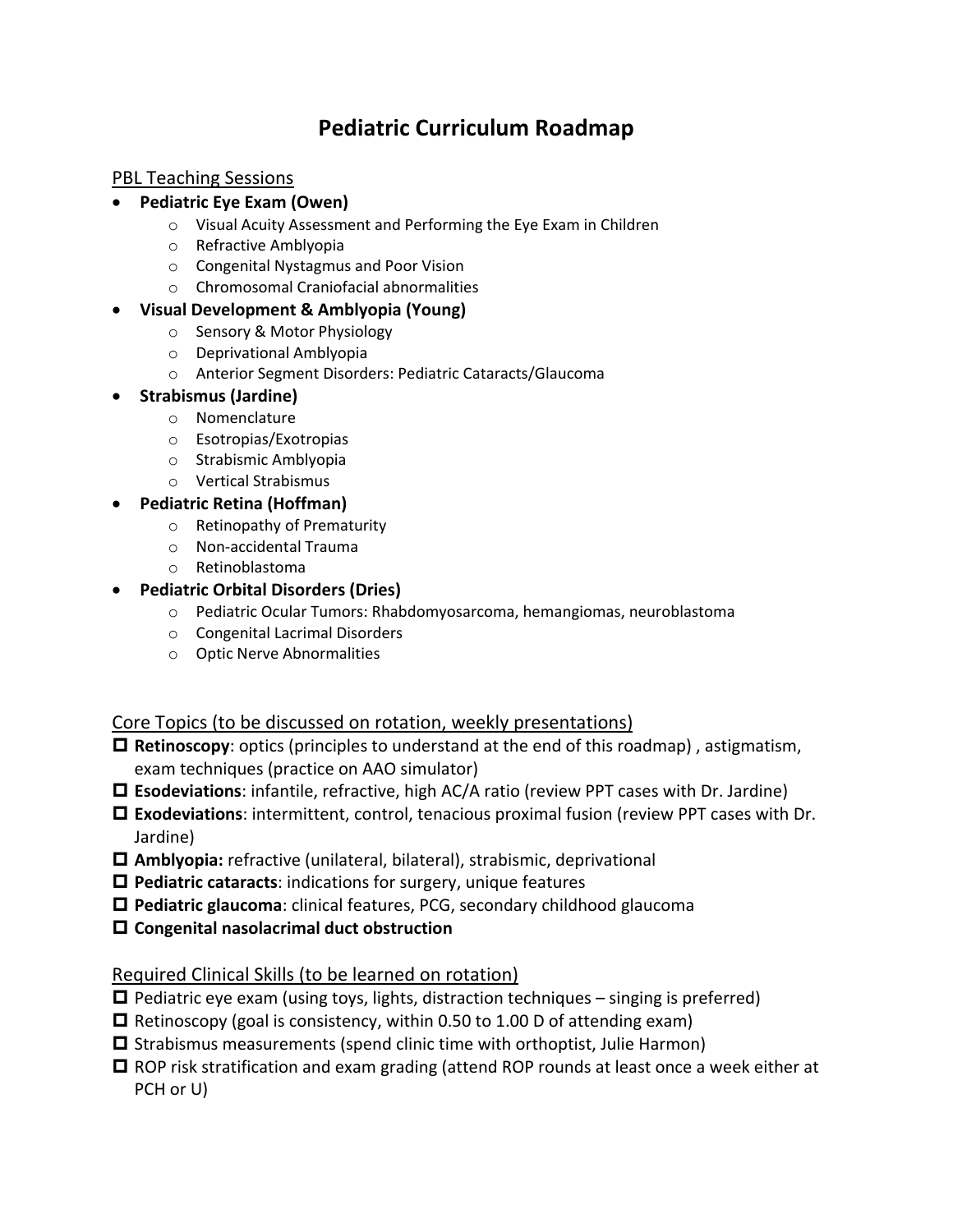## Surgical Expectations:

- It is an expectation that you **come prepared to the OR** with knowledge of the patient's case, strabismus measurements, and pertinent clinical history.
- Approximately 1-2 weeks prior to starting the peds rotation, schedule a wet lab with Dr. Jardine to practice scleral passes. Order pig eyes in advance (they take about 1 week to arrive). Spend additional time in the wet lab to master **scleral passes, suturing, and instrument tying.**
- After 1 month on the rotation, it is expected that you demonstrate knowledge of how to execute the **correct steps of strabismus surgery** (with each attending you have operated with >2 times) **from start-to-finish** without prompting by the attending. This will require taking detailed notes of each surgeon's unique approach to strabismus surgery and reviewing those notes prior to joining them in the OR.
- By the end of the rotation, you should demonstrate proficiency in performing key steps of strabismus surgery:
	- o Isolating the muscle
	- o Placing muscle sutures
	- o Performing safe, smooth scleral passes

#### Directed Reading and Resources

- 1. AAO retinoscopy simulator [\(https://www.aao.org/interactive-tool/retinoscopy](https://www.aao.org/interactive-tool/retinoscopy-simulator)[simulator\)](https://www.aao.org/interactive-tool/retinoscopy-simulator)
- 2. AAO strabismus simulator [\(https://www.aao.org/interactive-tool/strabismus-simulator\)](https://www.aao.org/interactive-tool/strabismus-simulator)
- 3. AAO ROP simulator [\(https://www.aao.org/interactive-tool/retinopathy-of-prematurity](https://www.aao.org/interactive-tool/retinopathy-of-prematurity-case-based-training)[case-based-training\)](https://www.aao.org/interactive-tool/retinopathy-of-prematurity-case-based-training)
- 4. AAO Retinoscopy 101 [\(https://www.aao.org/young-ophthalmologists/yo](https://www.aao.org/young-ophthalmologists/yo-info/article/retinoscopy-101)[info/article/retinoscopy-101\)](https://www.aao.org/young-ophthalmologists/yo-info/article/retinoscopy-101)
- 5. Tim Root retinoscopy basics [\(https://www.youtube.com/watch?v=ezOoPKZwNDk\)](https://www.youtube.com/watch?v=ezOoPKZwNDk)
- 6. Pertinent BCSC chapters
- 7. ROP (Dr. Hoffman's book)

## • **Surgery with Dr. Hoffman:**

o See PowerPoints and surgical videos made by previous residents on Box

## • **Surgery with Dr. Jardine:**

- o Pay special attention to describing and executing these key steps:
	- "Joop!"
	- **"** "Clear the trail"
	- **The "bookmark" step**
	- "Show me the wings"
	- The "dolphin" maneuver (with sound effects)
	- The "Big Mac Hold"
	- "Don't cry, don't cry, don't cry" (scleral passes)
	- **"** "Show. Me. THE MUSCLE!!" (The Jerry Maguire Step)